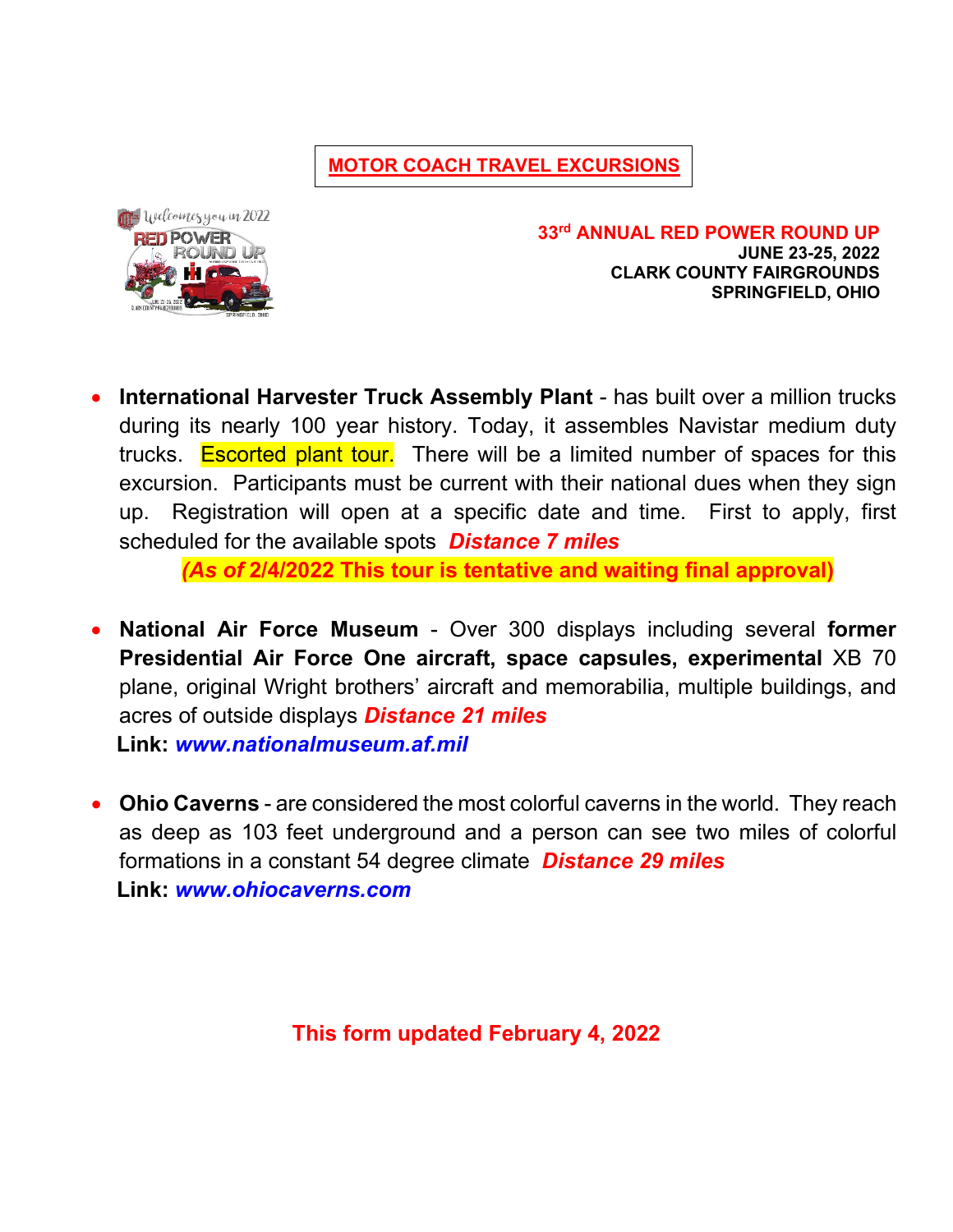## **SELF GUIDED OPTIONS**

- **Clark County Heritage Center**  A multi floor historical registry building built in 1890 with over 56,000 square feet of displays including several IH trucks and Travel All's dating back to the 1920's plus an extensive display of farm implements that were produced in the Springfield area. *Distance 3 miles* **Link: www.***clarkcountyheritagecenter.com*
- **Westcott House**  An original Frank Lloyd Wright house that is maintained in its original condition and is now a museum open to the public*. Distance 3 miles* **Link:** *www.westcotthouse.org*
- **"Inn at the End of The Road**" is a carefully restored two story inn that was built at the last point on the National Road in 1840 when Congress stopped construction. (now Route 40). The road, which was to go coast to coast, began in Baltimore in 1848 and was built with federal funds as far as Springfield before money ran out. The Pennsylvania House was the last place a traveler could get food and lodging before starting out on trails to get further west. Furnishings correct to the period, multiple rooms of antique furnishings and guided tours highlight the attraction**.** *Distance 5 miles*

 **Link:** *[www.pennsylvaniahousemuseum.info](http://www.pennsylvaniahousemuseum.info/)*

- **Hartman Rock Garden** is one of the nation's most intriguing and revered works of on-site folk art. An outdoor area phenomenon constructed in the 1930's where a self-taught artist constructed fascinating objects of stone, concrete, metal and whatever else he can find. *Distance 4 miles* **Link:** *www.hartmanrocks.org*
- **IH Scout, Truck & Tractor Museum** This museum contains a wide array of International Harvester items. In addition to Scouts, trucks, and tractors, it has an extensive collection of related items including a simulate dealership display of typical accessory items one would find in in the mid to late 1900's.

## *Distance 15 miles*

**Link**: *www.facebook.com/IH-Scout-Truck-Tractor-Museum*